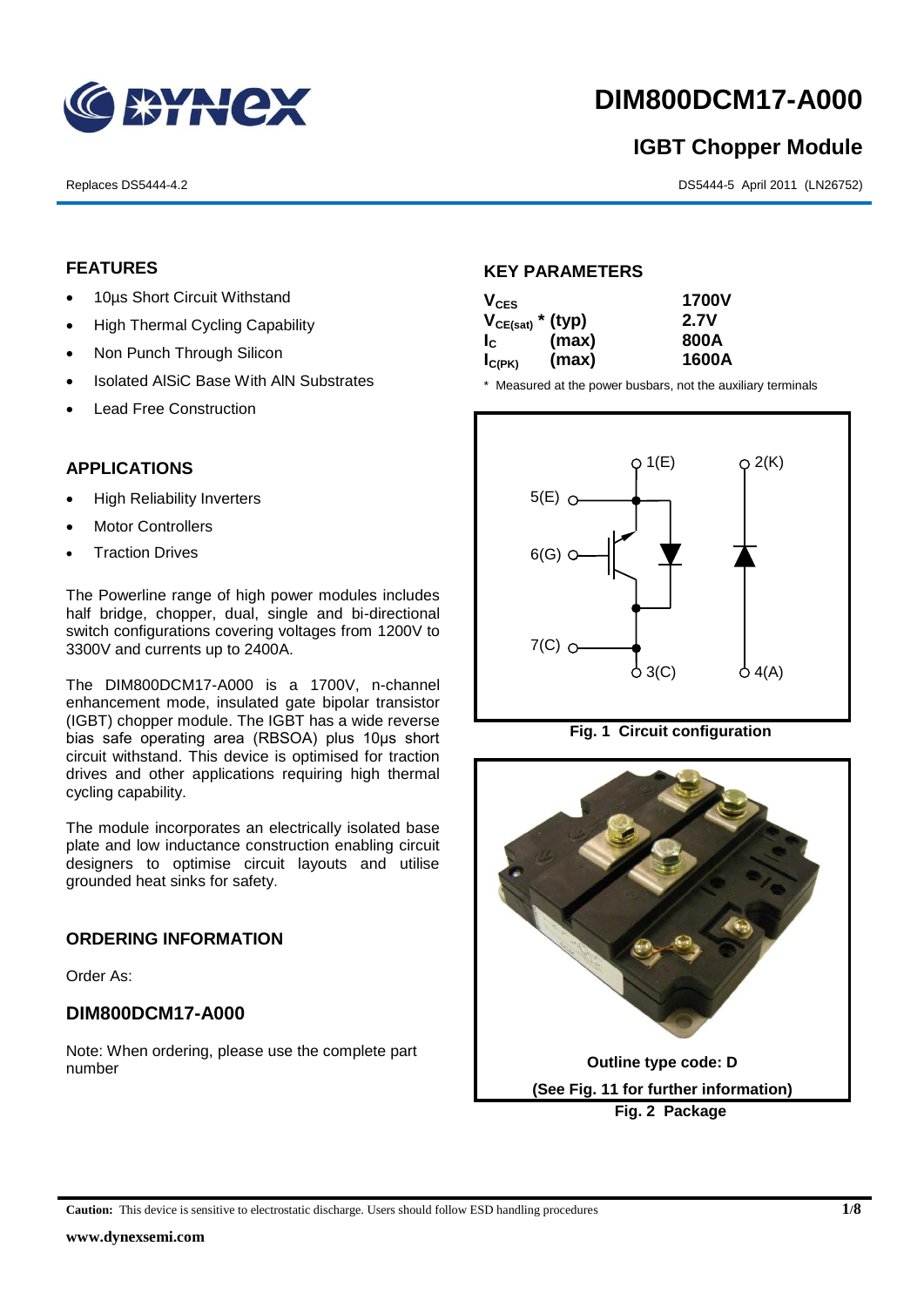#### **ABSOLUTE MAXIMUM RATINGS**

Stresses above those listed under 'Absolute Maximum Ratings' may cause permanent damage to the device. In extreme conditions, as with all semiconductors, this may include potentially hazardous rupture of the package. Appropriate safety precautions should always be followed. Exposure to Absolute Maximum Ratings may affect device reliability.

#### **Tcase = 25°C unless stated otherwise**

| Symbol            | <b>Parameter</b>                         | <b>Test Conditions</b>                                   |      | <b>Units</b> |
|-------------------|------------------------------------------|----------------------------------------------------------|------|--------------|
| $V_{CES}$         | Collector-emitter voltage                | $V_{GE} = 0V$                                            | 1700 | $\vee$       |
| $V_{GES}$         | Gate-emitter voltage                     |                                                          | ±20  | $\vee$       |
| $I_{\rm C}$       | Continuous collector current             | $T_{\text{case}} = 75^{\circ}C$                          | 800  | A            |
| $I_{C(PK)}$       | Peak collector current                   | 1ms, $T_{\text{case}} = 110^{\circ}$ C                   | 1600 | A            |
| $P_{\text{max}}$  | Max. transistor power dissipation        | $T_{\text{case}} = 25^{\circ}C$ , $T_i = 150^{\circ}C$   | 6940 | W            |
| $I^2t$            | Diode $I^2$ t value (IGBT arm)           | $V_R = 0$ , $t_p = 10$ ms, $T_i = 125$ °C                | 120  | $kA^2s$      |
|                   | Diode I <sup>2</sup> t value (Diode arm) |                                                          | 270  | $kA^2s$      |
| V <sub>isol</sub> | Isolation voltage - per module           | Commoned terminals to base plate.<br>AC RMS, 1 min, 50Hz | 4000 | V            |
| $Q_{PD}$          | Partial discharge - per module           | IEC1287, $V_1$ = 1800V, $V_2$ = 1300V, 50Hz RMS          | 10   | рC           |

#### **THERMAL AND MECHANICAL RATINGS**

| Internal insulation material:     | AIN              |
|-----------------------------------|------------------|
| Baseplate material:               | <b>AISiC</b>     |
| Creepage distance:                | 20 <sub>mm</sub> |
| Clearance:                        | 10 <sub>mm</sub> |
| CTI (Comparative Tracking Index): | 350              |

| Symbol                     | <b>Parameter</b>                                                  | <b>Test Conditions</b>                        | Min   | Typ. | Max   | <b>Units</b>    |
|----------------------------|-------------------------------------------------------------------|-----------------------------------------------|-------|------|-------|-----------------|
| $R_{th(i-c)}$              | Thermal resistance - transistor (per arm)                         | Continuous dissipation -<br>junction to case  |       |      | 18    | °C/kW           |
|                            | Thermal resistance – diode (IGBT arm)<br>Continuous dissipation - |                                               |       | 40   | °C/kW |                 |
| $R_{th(j-c)}$              | Thermal resistance - diode (Diode arm)                            | junction to case                              |       |      | 26.7  | °C/kW           |
| $R_{th(c-h)}$              | Thermal resistance – case to heatsink<br>(per module)             | Mounting torque 5Nm<br>(with mounting grease) |       | ۰    | 8     | °C/kW           |
| $\mathsf{T}_\mathsf{i}$    | Junction temperature                                              | Transistor                                    |       | ۰    | 150   | $^{\circ}C$     |
|                            |                                                                   | Diode                                         |       | ۰    | 125   | $^{\circ}C$     |
| ${\mathsf T}_{\text{stg}}$ | Storage temperature range                                         |                                               | $-40$ | ۰    | 125   | $\rm ^{\circ}C$ |
|                            | Screw torque                                                      | Mounting - M6                                 |       | ٠    | 5     | Nm              |
|                            |                                                                   | Electrical connections - M4                   |       |      | 2     | N <sub>m</sub>  |
|                            |                                                                   | Electrical connections - M8                   |       |      | 10    | Nm              |

**2/8** Caution: This device is sensitive to electrostatic discharge. Users should follow ESD handling procedures.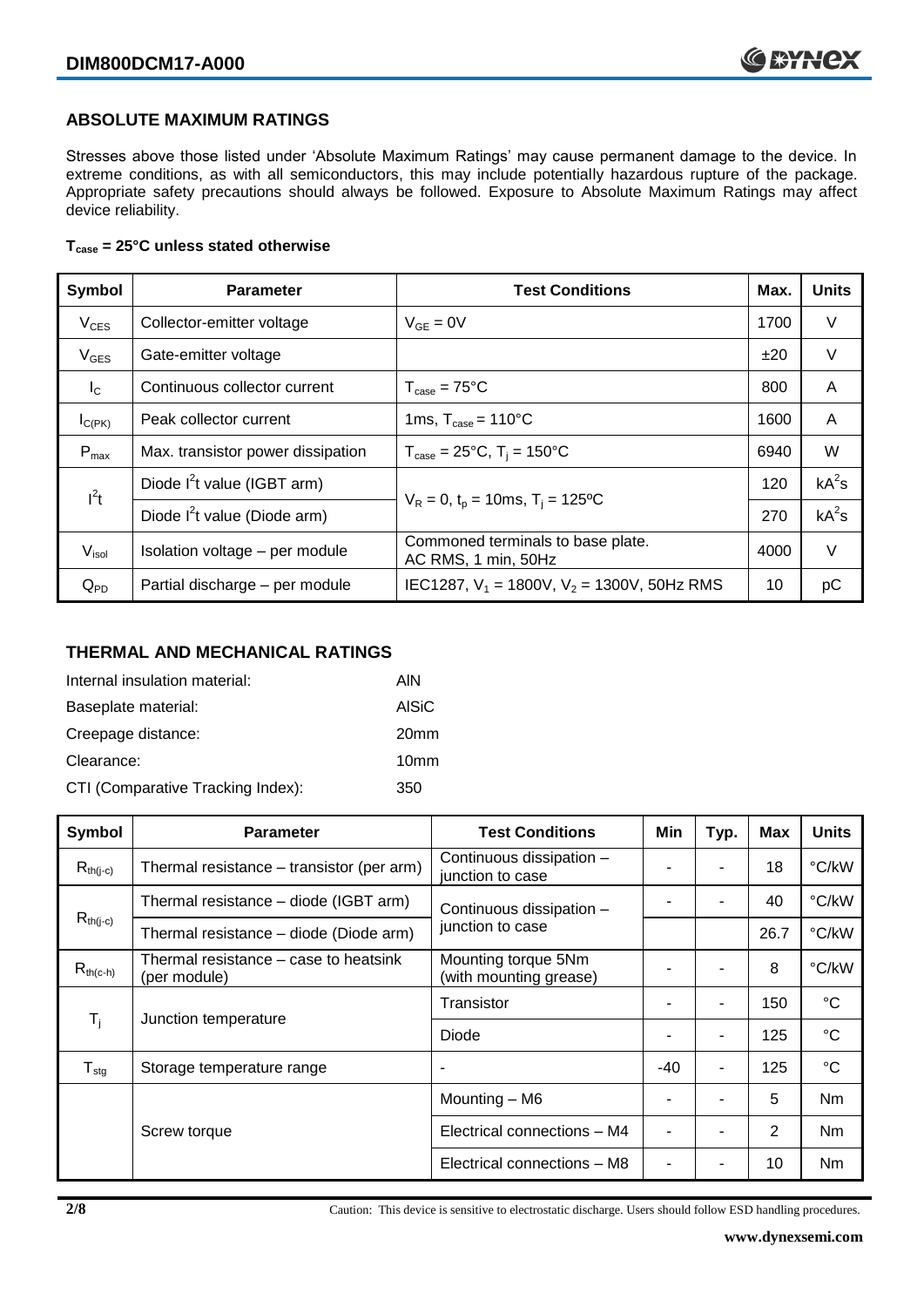### **ELECTRICAL CHARACTERISTICS**

#### **Tcase = 25°C unless stated otherwise.**

| <b>Symbol</b>      | <b>Parameter</b>                            | <b>Test Conditions</b>                                                                                                                    | Min | <b>Typ</b> | <b>Max</b> | <b>Units</b> |
|--------------------|---------------------------------------------|-------------------------------------------------------------------------------------------------------------------------------------------|-----|------------|------------|--------------|
| $I_{\text{CES}}$   | Collector cut-off current                   | $V_{GE} = 0V$ , $V_{CE} = V_{CES}$                                                                                                        |     |            | 1          | mA           |
|                    |                                             | $V_{GF} = 0V$ , $V_{CF} = V_{CES}$ , $T_{case} = 125$ °C                                                                                  |     |            | 25         | mA           |
| $I_{\text{GES}}$   | Gate leakage current                        | $V_{GF} = \pm 20V$ , $V_{CF} = 0V$                                                                                                        |     |            | 4          | μA           |
| $V_{GE(TH)}$       | Gate threshold voltage                      | $I_C = 40mA$ , $V_{GE} = V_{CE}$                                                                                                          | 4.5 | 5.5        | 6.5        | $\vee$       |
| $^{\dagger}$       | Collector-emitter saturation<br>voltage     | $V_{GE}$ = 15V, $I_C$ = 800A                                                                                                              |     | 2.7        | 3.2        | V            |
| $V_{CE(sat)}$      |                                             | $V_{GE}$ = 15V, $I_C$ = 800A, T <sub>i</sub> = 125°C                                                                                      |     | 3.4        | 4.0        | $\vee$       |
| $I_F$              | Diode forward current                       | <b>DC</b>                                                                                                                                 |     | 800        |            | A            |
| $I_{FM}$           | Diode maximum forward current               | $t_p = 1$ ms                                                                                                                              |     | 1600       |            | A            |
|                    | Diode forward voltage<br>(IGBT arm)         | $I_F = 800A$                                                                                                                              |     | 2.2        | 2.5        | V            |
|                    | Diode forward voltage<br>(Diode arm)        |                                                                                                                                           |     | 2.0        | 2.3        | $\vee$       |
| $V_F$ <sup>†</sup> | Diode forward voltage<br>(IGBT arm)         |                                                                                                                                           |     | 2.3        | 2.6        | V            |
|                    | Diode forward voltage<br>(Diode arm)        | $I_F = 800A$ , $T_i = 125^{\circ}C$                                                                                                       |     | 2.0        | 2.3        | $\vee$       |
| $C_{\text{ies}}$   | Input capacitance                           | $V_{CF} = 25V$ , $V_{GF} = 0V$ , f = 1MHz                                                                                                 |     | 60         |            | nF           |
| $Q_q$              | Gate charge                                 | ±15V                                                                                                                                      |     | 9          |            | $\mu$ C      |
| $C_{res}$          | Reverse transfer capacitance                | $V_{CE} = 25V$ , $V_{GE} = 0V$ , f = 1MHz                                                                                                 |     |            |            | nF           |
| $L_M$              | Module inductance - per arm                 |                                                                                                                                           |     | 20         |            | nH           |
| $R_{INT}$          | Internal transistor resistance -<br>per arm |                                                                                                                                           |     | 270        |            | $\mu\Omega$  |
| SC <sub>Data</sub> | Short circuit current, I <sub>SC</sub>      | $T_i = 125$ °C, $V_{CC} = 1000V$<br>$t_p \le 10 \mu s$ , $V_{GE} \le 15V$<br>$V_{CE \ (max)} = V_{CES} - L^* \times dl/dt$<br>IEC 60747-9 |     | 3200       |            | A            |

#### **Note:**

 $^\dagger$  Measured at the power busbars, not the auxiliary terminals

 $\check{}$  L is the circuit inductance +  $L_M$ 

**Caution:** This device is sensitive to electrostatic discharge. Users should follow ESD handling procedures **3/8**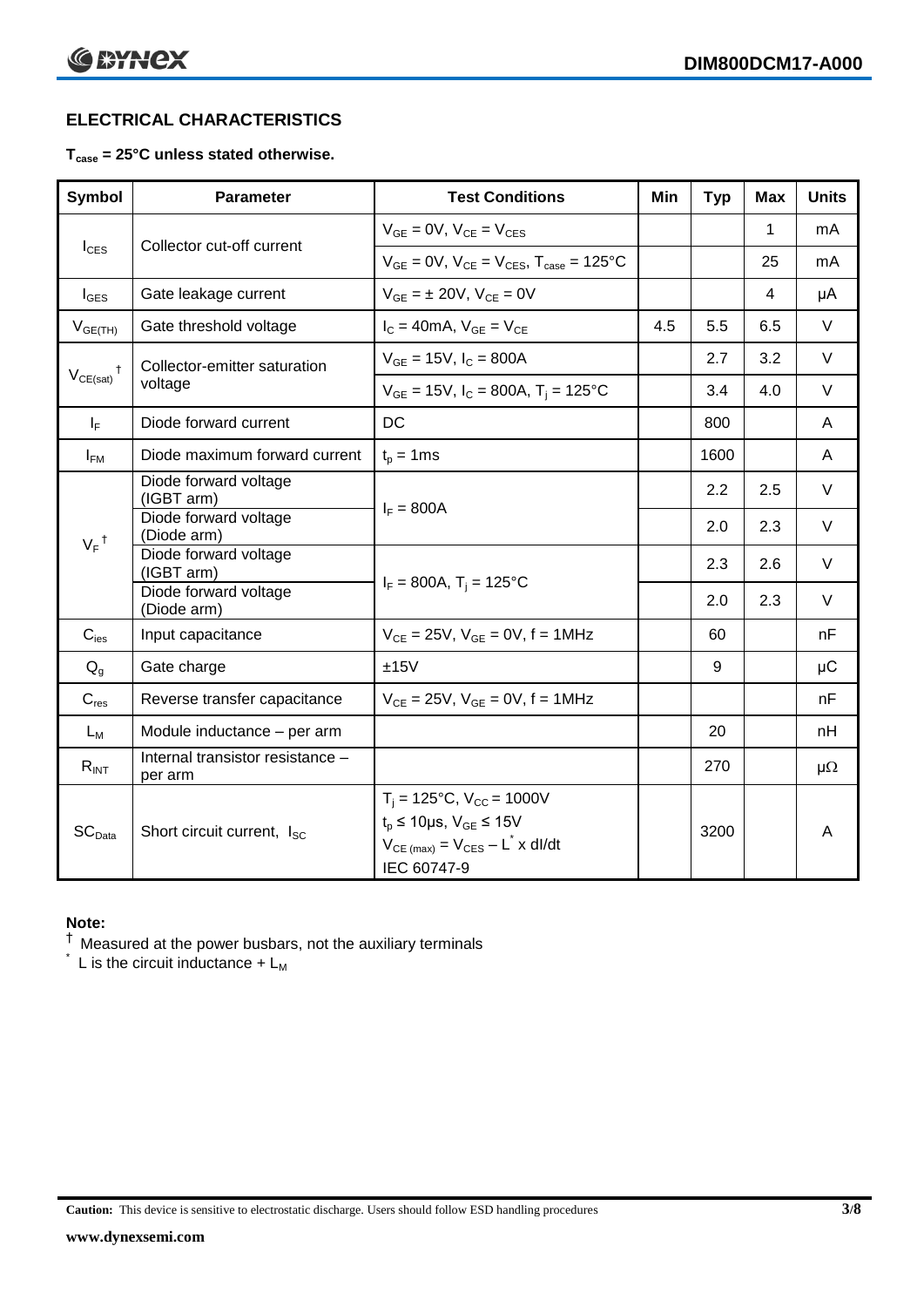#### **ELECTRICAL CHARACTERISTICS**

**Tcase = 25°C unless stated otherwise**

| <b>Symbol</b>       | <b>Parameter</b>               | <b>Test Conditions</b>                       | Min | Typ. | <b>Max</b> | <b>Units</b> |
|---------------------|--------------------------------|----------------------------------------------|-----|------|------------|--------------|
| $t_{d(\text{off})}$ | Turn-off delay time            |                                              |     | 1250 |            | ns           |
| $t_{\rm f}$         | Fall time                      | $I_{C} = 800A$<br>$V_{GE} = \pm 15V$         |     | 170  |            | ns           |
| $E_{OFF}$           | Turn-off energy loss           | $V_{CE} = 900V$                              |     | 230  |            | mJ           |
| $t_{d(on)}$         | Turn-on delay time             | $R_{G(ON)} = 2.2\Omega$                      |     | 250  |            | ns           |
| $t_{r}$             | Rise time                      | $R_{G(OFF)} = 2.2\Omega$<br>$L_s \sim 100nH$ |     | 250  |            | ns           |
| $E_{ON}$            | Turn-on energy loss            |                                              |     | 275  |            | mJ           |
| $Q_{rr}$            | Diode reverse recovery charge  | <b>IGBT</b> arm                              |     | 200  |            | μC           |
| $I_{rr}$            | Diode reverse recovery current | $I_F = 800A$<br>$V_{CE} = 900V$              |     | 460  |            | A            |
| $E_{rec}$           | Diode reverse recovery energy  | $dl_F/dt = 4000A/\mu s$                      |     | 130  |            | mJ           |
| $Q_{rr}$            | Diode reverse recovery charge  | Diode arm                                    |     | 250  |            | μC           |
| $I_{rr}$            | Diode reverse recovery current | $I_F = 800A$<br>$V_{CE} = 900V$              |     | 530  |            | A            |
| $E_{rec}$           | Diode reverse recovery energy  | $dl_F/dt = 4000 A/\mu s$                     |     | 160  |            | mJ           |

#### **Tcase = 125°C unless stated otherwise**

| Symbol              | <b>Parameter</b>               | <b>Test Conditions</b>                       | Min | Typ. | <b>Max</b> | <b>Units</b> |
|---------------------|--------------------------------|----------------------------------------------|-----|------|------------|--------------|
| $t_{d(\text{off})}$ | Turn-off delay time            |                                              |     | 1500 |            | ns           |
| $t_{\rm f}$         | Fall time                      | $I_c = 800A$<br>$V_{GE} = \pm 15V$           |     | 200  |            | ns           |
| $E_{OFF}$           | Turn-off energy loss           | $V_{CE} = 900V$                              |     | 360  |            | mJ           |
| $t_{d(on)}$         | Turn-on delay time             | $R_{G(ON)} = 2.2\Omega$                      |     | 400  |            | ns           |
| $t_{r}$             | Rise time                      | $R_{G(OFF)} = 2.2\Omega$<br>$L_s \sim 100nH$ |     | 250  |            | ns           |
| $E_{ON}$            | Turn-on energy loss            |                                              |     | 425  |            | mJ           |
| $Q_{rr}$            | Diode reverse recovery charge  | <b>IGBT</b> arm                              |     | 330  |            | μC           |
| $I_{rr}$            | Diode reverse recovery current | $I_F = 800A$<br>$V_{CE} = 900V$              |     | 530  |            | A            |
| $E_{rec}$           | Diode reverse recovery energy  | $dl_F/dt = 4000A/\mu s$                      |     | 200  |            | mJ           |
| $Q_{rr}$            | Diode reverse recovery charge  | Diode arm                                    |     | 425  |            | μC           |
| $I_{rr}$            | Diode reverse recovery current | $I_F = 800A$<br>$V_{CE}$ = 900V              |     | 600  |            | A            |
| $E_{rec}$           | Diode reverse recovery energy  | $dl_F/dt = 4000 A/\mu s$                     |     | 250  |            | mJ           |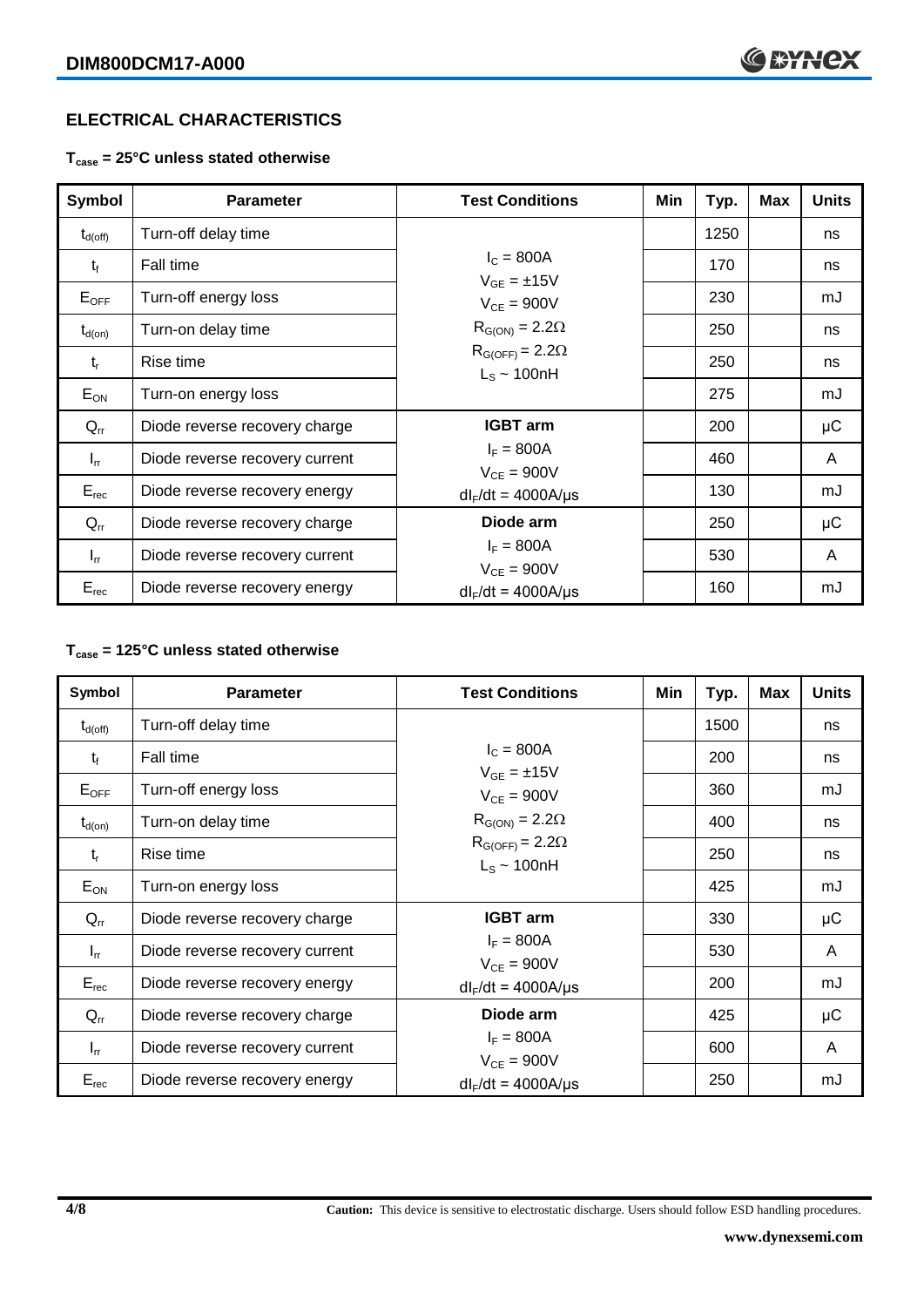

**Caution:** This device is sensitive to electrostatic discharge. Users should follow ESD handling procedures **5/8**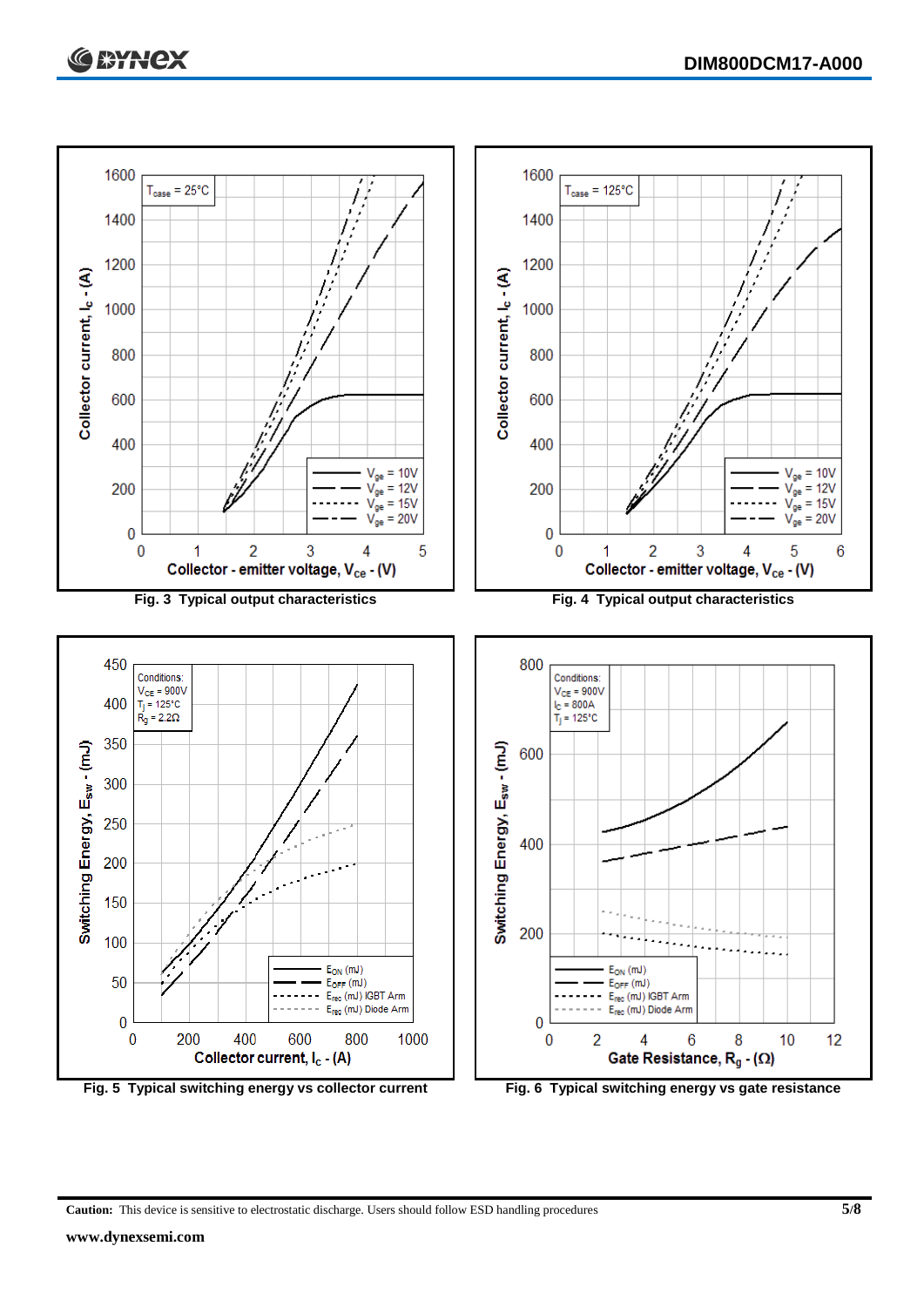

**6/8 Caution:** This device is sensitive to electrostatic discharge. Users should follow ESD handling procedures.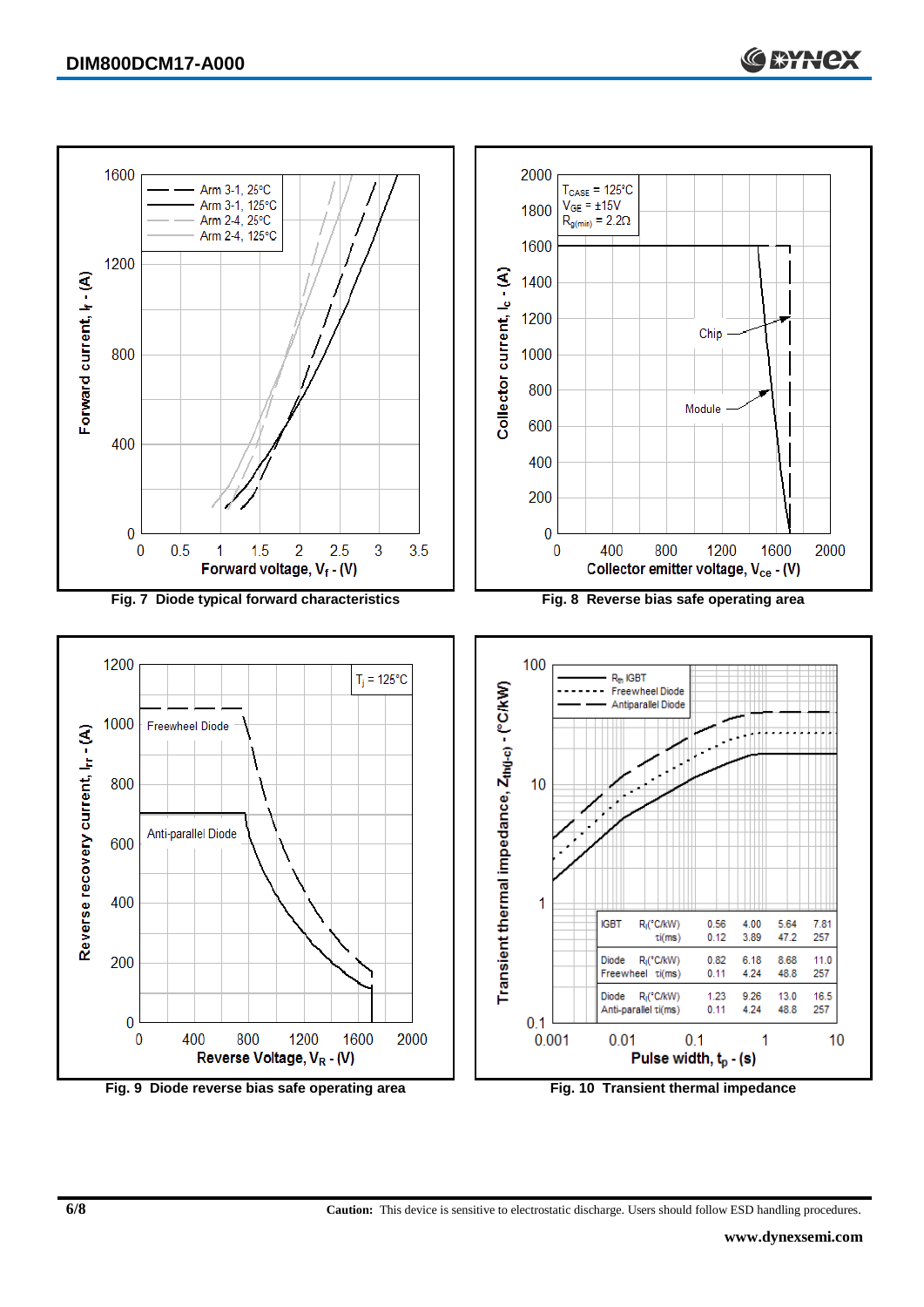

#### **PACKAGE DETAILS**

For further package information, please visit our website or contact Customer Services. All dimensions in mm, unless stated otherwise. **DO NOT SCALE.**



**Caution:** This device is sensitive to electrostatic discharge. Users should follow ESD handling procedures **7/8**